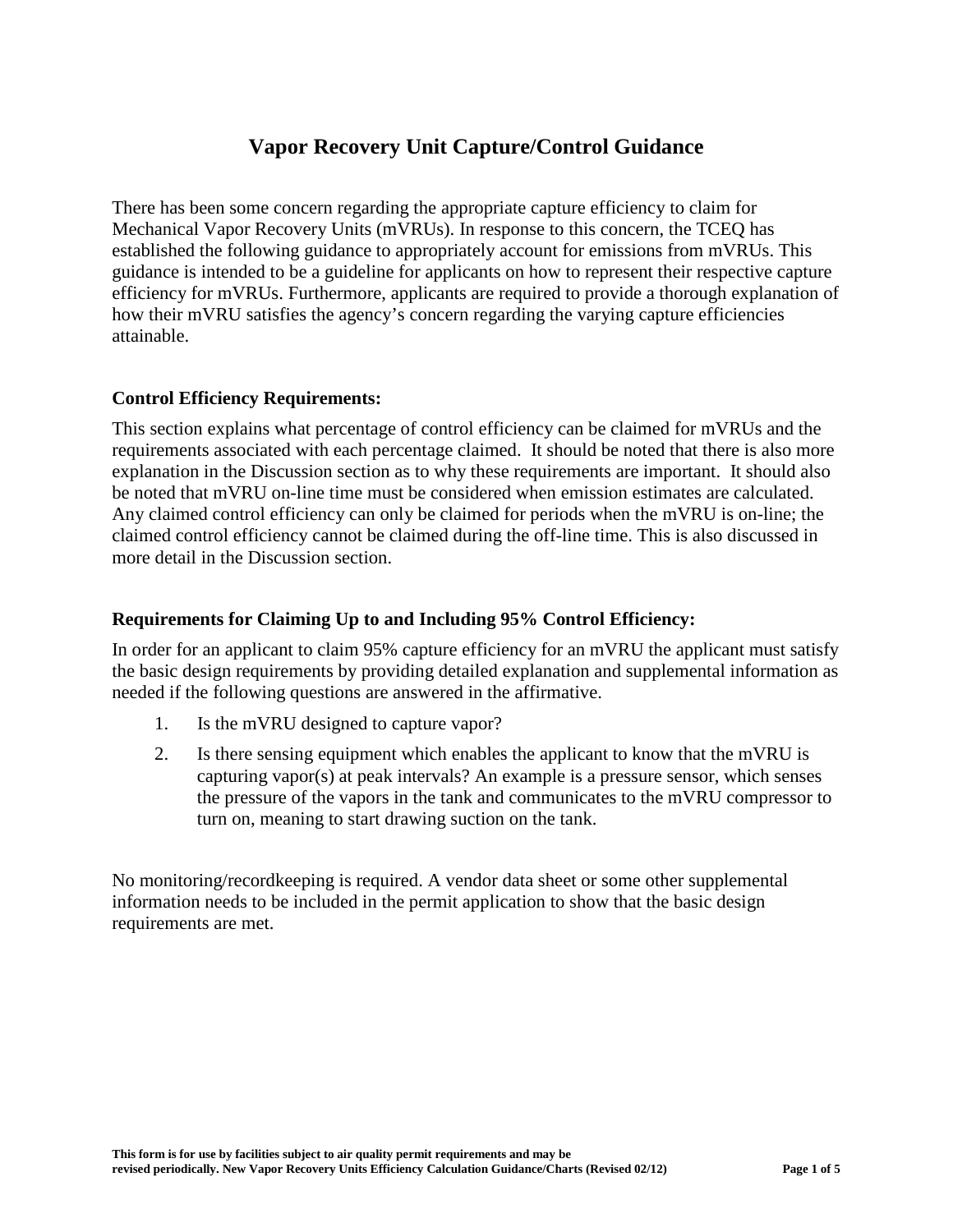# **Requirements for Claiming Over 95% Control Efficiency up to and Including 100% Control Efficiency:**

In order for an applicant to claim 100% capture efficiency for an mVRU the applicant must satisfy additional design requirements and monitoring/recordkeeping requirements such as those that are listed below by providing detailed explanation and supplemental information as needed if the following questions are answered in the affirmative. Starting at 95%, assuming the basic design requirements listed above are satisfied, one additional percentage can be claimed for each additional design requirement, up to 99% control efficiency. In order for 100% control efficiency to be claimed, monitoring/recordkeeping must be done.

It should be noted that the design requirements listed below are the general elements that allow an mVRU to function most efficiently. It is possible that certain mVRUs function differently, meaning that there are different design requirements that allow the unit to function efficiently or the design of a unit is such that the need for a certain design requirement is eliminated. Therefore, an efficiency percentage can be claimed if it is explained why a certain design requirement is not needed for the mVRU to maintain its claimed control efficiency.

- 1. Is there any additional sensing equipment associated with the mVRU that enables greater efficiency or control? Additional sensing equipment could consist of more of the same sensor type to ensure redundancy or varying sensor types to provide more information about the mVRU system and the units under control. These sensors shall include, but are not limited to, pressure sensors, flow meters, motion sensors or alarms, and temperature sensors. All sensing devices associated with maintaining claimed control efficiency must be able to cause appropriate responsive action. For example, sensors could be set up throughout the process in order to communicate to the mVRU when there is a reason to re-direct streams or close off streams, such as in the case of a tank with a leak.
- 2. Is there an appropriately designed bypass system which operates automatically and re-directs streams as needed? By re-direct streams as needed, this means that discharge volume is routed back to the inlet of the mVRU until the appropriate pressure is built up for the compressor to turn on, eliminating the possibility of a vacuum. It also means that if the mVRU fails, the controlled stream(s) will be rerouted to another control device or to atmosphere as designed. Furthermore, if one out of multiple controlled units fails, the mVRU will still be able to capture the stream(s) from other controlled unit(s) because the failed unit stream will be redirected appropriately, eliminating the possibility of a vacuum. If there is only one controlled stream, the mVRU should turn off if the controlled unit fails. The vacuum occurs when back-pressure is not maintained, meaning that the pressure is lower on the inlet side to the VRU and higher on the outlet side, which does not facilitate the movement of gas, and thereby creates a hazardous condition.
- 3. Is there a system in place to ensure that no oxygen is allowed to be pulled into the system, such as a gas blanketing system?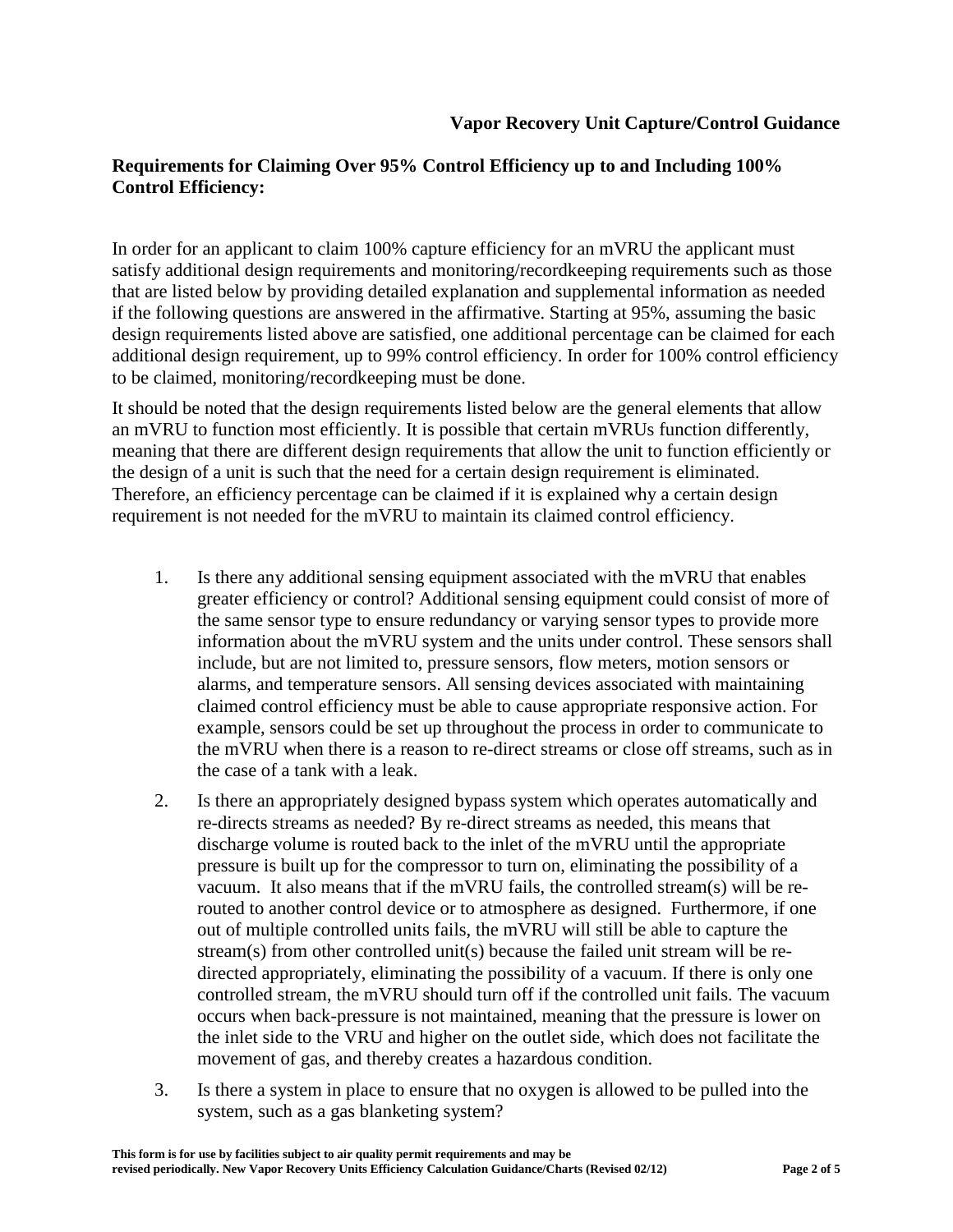- 4. Is a sufficient compressor capable of recovering both wet and dry gas used in conjunction with the mVRU? Is the compressor capable of varying the operating speed of the compressor to respond to conditions of varying environmental and operational conditions?
- 5. Continuous monitoring/recordkeeping is required in order to demonstrate that the mVRU is maintaining its claimed control efficiency. Also, a vendor data sheet or some other supplemental information needs to be included in the permit application to show that the basic and additional design requirements are met. The following are some examples of monitoring/recordkeeping that could be done to show that the the mVRU is maintaining its claimed control efficiency:
	- a. If a pressure trigger is used to start a compressor to direct gases to the product line, a continuous pressure recording showing the pressure in the tank that would cause the gas to escape to the atmosphere through a pressure relief valve or hatch was never exceeded.
	- b. If a tank is hard piped to the product line through a compressor and the only atmospheric relief is through a pressure relief valve on the tank, a continuous monitor recording on the valve position indicating that it never opened.
	- c. The date and time that all tank hatches and relief valves are noted to be sealed and that they were resealed after each intentional opening.
	- d. The date and time that that a periodic check was conducted of the controlled vessel and control device noting no holes, worn seals, or other defects are present that would allow an uncontrolled release to the atmosphere

For applicants wishing to opt-out of the recordkeeping requirements, control efficiency up to 99% may be claimed. As stated above, for each additional design requirement satisfied the applicant may claim 1% greater than the 95% capture efficiency achieved.

### **Discussion**

One of the greatest concerns the agency has regarding mVRUs is the simple assurance that the unit will capture vapor(s) at optimum and appropriate times. Optimum and appropriate times are defined as periods when the unit being controlled is at the appropriate capacity to ensure that the mVRU is able to perform most efficiently at capturing vapor(s). The importance of ensuring capture at optimum and appropriate times is to ensure that the mVRU is sized appropriately to handle even the worst-case operating conditions. Additionally, if the mVRU is allowed to draw suction during inadequate periods there is the potential for damage to occur to the source under control.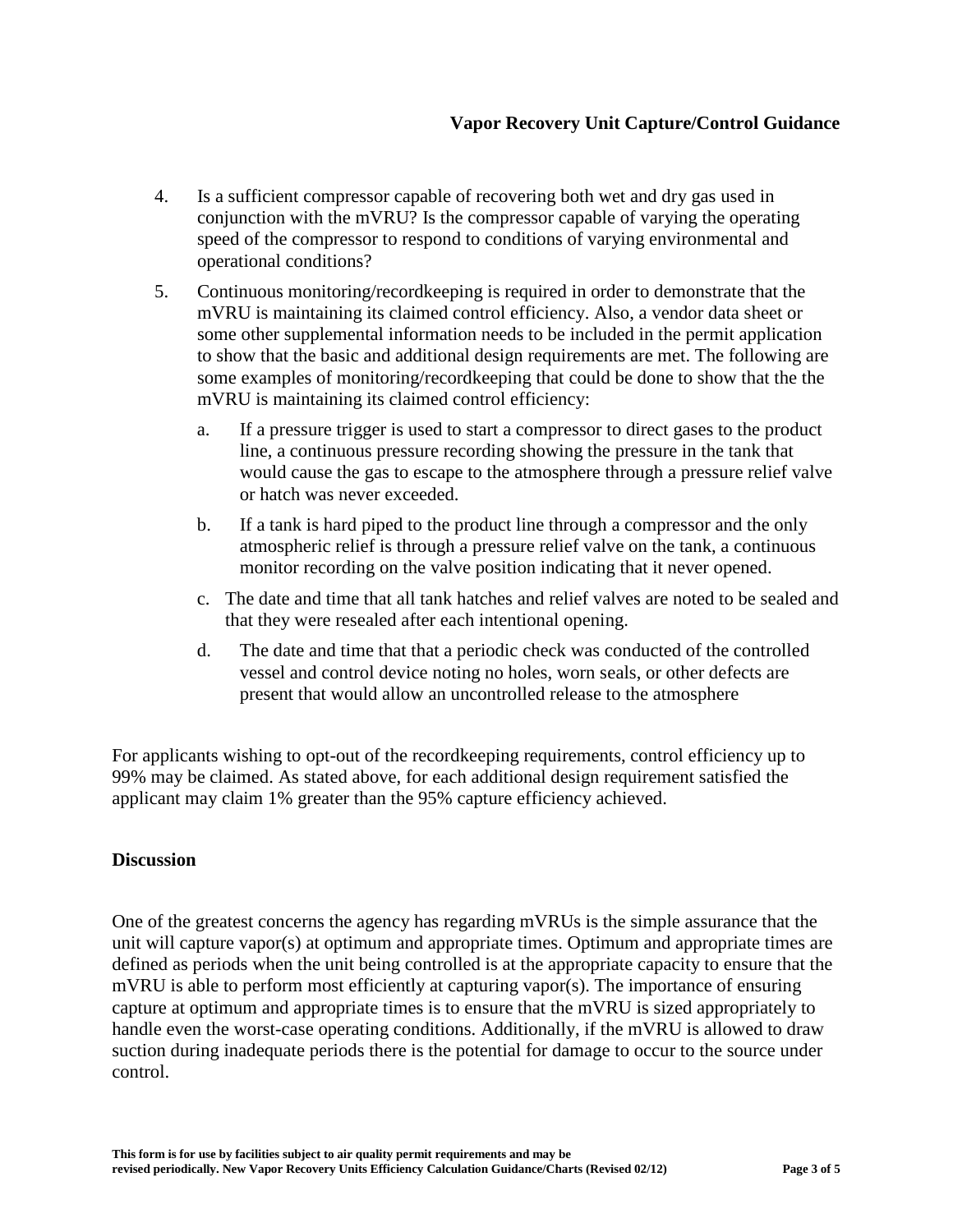### **Vapor Recovery Unit Capture/Control Guidance**

To satisfy this concern the agency recommends the use of sensing equipment to ensure capture is both achieved and at the time of highest potential emissions. This sensing equipment should include, but is not limited to, devices specifically designed to record the information necessary to ensure that the mVRU is efficiently capturing vapor(s) from the source being controlled during optimum and appropriate times.

Another issue of concern is the assurance that the mVRU is appropriately sealed during periods of vapor capture but with the ability to bypass this seal when necessary. A properly designed bypass system is defined as a system designed to ensure that for periods when the source is being controlled there is consistent back pressure maintained. This ensures that the system is a closed loop, meaning that the unit can draw suction without leaks. Additionally, this bypass system is integral in ensuring that the controlled volume can be discharged appropriately. For example, if a vessel containing recoverable vapors is captured by an mVRU,an appropriate bypass system would allow for the captured vapor to be rerouted to either another capture/control device or to the atmosphere.

An additional concern the agency has is with the danger of tank implosion or explosion. For that reason the agency recommends the use of a gas blanketing system. An appropriate gas blanketing system ensures that no oxygen is allowed to be pulled into the system, which could potentially result in the fouling of the system or damaging of the controlled source.

Lastly, the agency has determined that the type of compressor used with an mVRU is important in determining the overall efficiency of the mVRU. The ability to effectively handle wet gas (containing oil/water that could condense to a liquid) is essential in this application. Furthermore, variations in pressures, temperatures, and volumes can occur multiple times within a tank resulting from seasonal temperature changes or changes in production. Therefore, having the capability to vary the operating speed of the compressor to respond to these changes is essential in capturing vapors under all operating conditions. This requirement goes hand in hand with the capturing of vapors at peak intervals. Hence, in order to ensure peak interval capture, the ability to vary the operating speed of a compressor to effectively capture said vapor is crucial to mVRU efficiency. For this reason, electrical driven compressors are preferred. If however, an electric compressor is not employed it is important that an applicant address how this mVRU will effectively capture vapor during peak interval and during varying environmental or production changes.

While it may seem difficult that the ability to be able to claim a 100% mVRU capture efficiency consider the following example. This example is meant to be a brief summary of how 100% mVRU control efficiency can be claimed; however, please see the "Control Efficiency Requirements" section for more details about what is required. If an applicant has an appropriate mVRU that has been proven to capture vapor through the use of sensing equipment an applicant can claim 95% capture efficiency. With the addition of an appropriate bypass system an applicant can claim 96% capture efficiency.